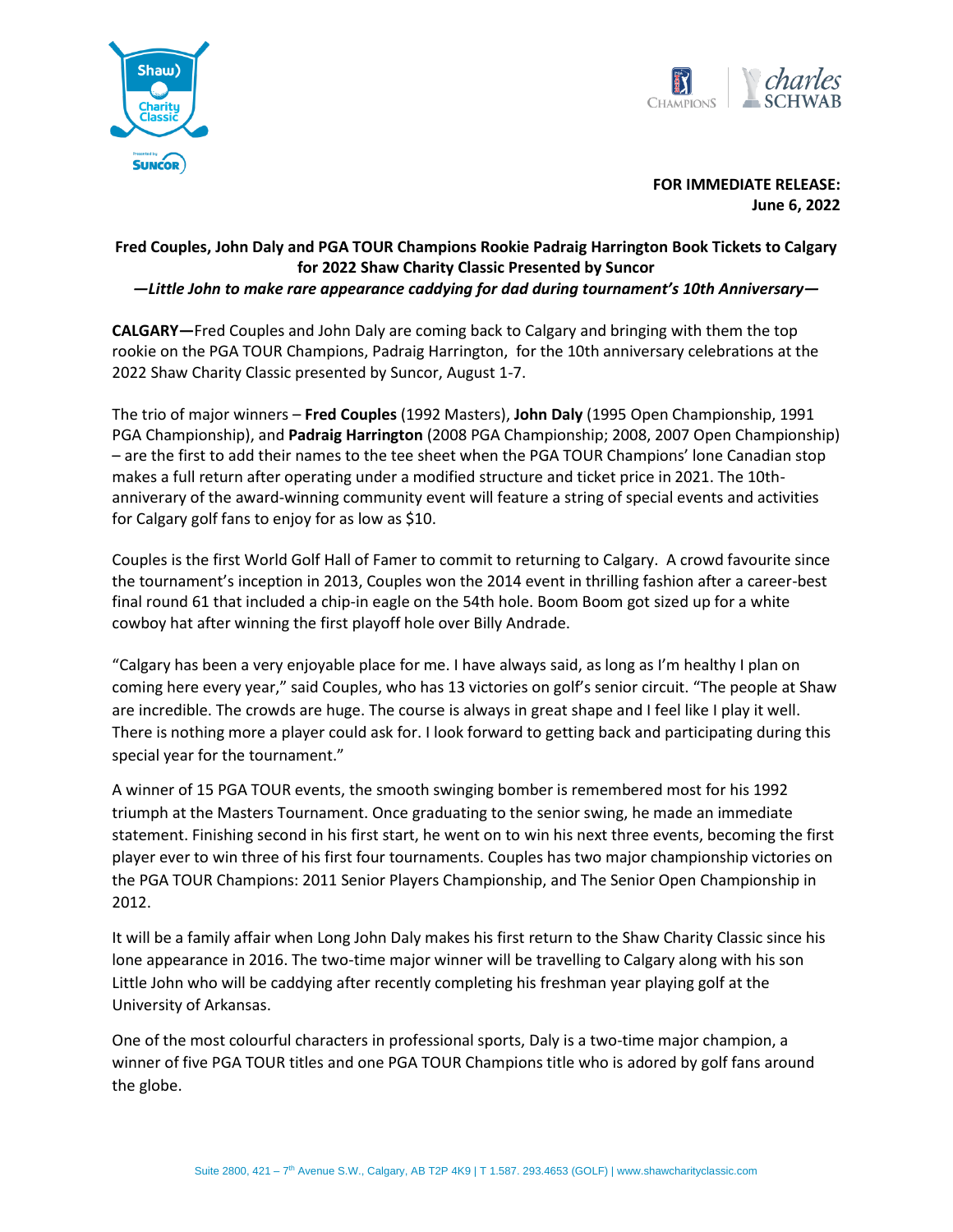



The story of how golf's "Wild Thing" burst onto the international scene never gets old. It was nearly 25 years ago when John Daly was the ninth and final alternate of the 1991 PGA Championship. A 25-yearold rookie, Daly drove halfway across the country the night before his first round at Crooked Stick Golf Club where he eventually went out and won the golf tournament – not to mention legions of fans around the world with his booming drives, deft short game and fearless approach to the game. He backed that up by winning the 1995 British Open at the Home of Golf in St. Andrews.

"I've always said I've got the greatest fans in the world, and Calgary is no different. No matter what, through thick and thin, they've always stuck by me," said Daly. "This tournament always has huge galleries. There is nothing better than getting it going and having the fans get loud and crazy. That's just the way I like them so I'm looking forward to getting up to Canada with Little John, and hopefully give the fans something to get loud about."

Daly and Couples will have to fend off the top name in the PGA TOUR Champions' rookie class for 2022, Padraig Harrington.

A three-time major winner, Ireland's Padraig Harrington brings 31 victories worldwide with him to the Shaw Charity Classic. Not only was Harrington the first player from Ireland to win the Claret Jug in 60 years (2007), he was the first European to successfully defend his British Open title in nearly a century the following summer (2008). A six-time Ryder Cup European Team Member added his third major title to his resume when he also won the 2008 PGA Championship which brought him to third in the Official World Golf Rankings.

"I really enjoy it (playing on the PGA TOUR Champions). I was shocked. I'm substantially longer than the field and yet I got lapped in the first two events," said Harrington. "These guys were just running by me. I played with Bernhard [Langer] and he made me look like an amateur golfer. It was a lesson for me. If I want to go out there and beat these guys – just because you hit it past them ain't going to do it. You have to be very good with your wedges and very good with your scoring."

Three of the biggest names in golf are sure to help tournament officicals make a continued impact in supporting the more tha[n 260 youth-based charities](https://shawcharityclassic.com/participating-charities/) benefitting from the Shaw Birdies for Kids presented by AltaLink program. Donations can be made by visiting [www.shawcharityclassic.com/donatenow.](http://www.shawcharityclassic.com/donatenow)

"Fred Couples, John Daly and Padraig Harrington are three of a handful of players in professional golf who are needle movers," said Sean Van Kesteren, executive director, Shaw Charity Classic. "Sport is entertainment, and these guys are exactly who fans of any sporting event want to come out and see. They are extremely talented. They still hit the ball a mile, and are colourful characters who are sure to entertain both with their play and while interacting with our loyal fan base."

Single-day General Admission tickets for tournament play August 5-7, 2022, that are purchased in advance for the award-winning tournament will cost \$10 while upgraded Clubhouse tickets purchased in advance will be only \$30 (plus GST and fees). Juniors 12 and under are admitted **FREE** when